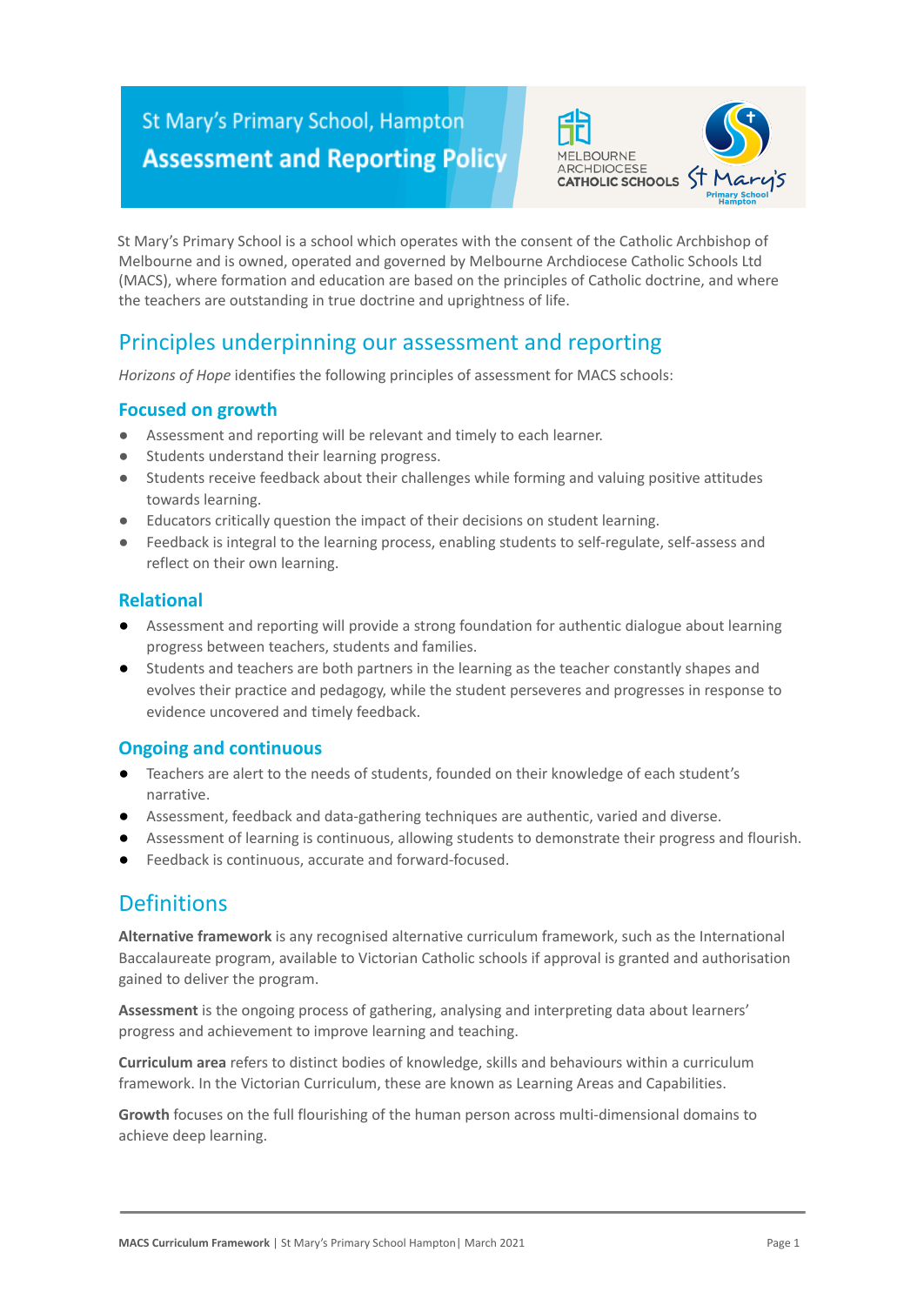**Progress** is observable and measurable change in student learning based on evidence and multiple data sources that indicates development along a continuum of learning, and supports learners to see themselves as successful.

**Reporting** is the process used to communicate knowledge gained from assessing student learning. The purpose of reporting is to provide relevant information about a student's progress to students, parents, support staff and other teachers.

**Standards** describe the quality of learning (extent of knowledge, depth of understanding and sophistication of skills) that would indicate the student is well-placed to commence the learning required at the next level of achievement within the Victorian Curriculum F–10 and/or Victorian Certificate of Education (VCE), Victorian Certificate of Applied Learning (VCAL) study designs or units of competency within a Vocational Education and Training (VET) program.

**Standard framework** refers to the Victorian Curriculum F–10.

**Victorian Curriculum and Assessment Authority (VCAA)** is the statutory authority primarily accountable to the Minister of Education, for the provision of curricula and assessment and reporting in Victorian schools.

### Assessment

At St Mary's Primary School, teachers assess and monitor student growth, learning progress and achievement against the curriculum standards and within the learning and teaching program at St Mary's Primary School.

### Reporting

At St Mary's Primary School, the nature and frequency of feedback given to students and parents about individual assessment tasks are determined by teachers and leaders.

St Mary's Primary School complies with the Australian government reporting requirements. These requirements apply to the written reports on student learning and progress. Reports are provided twice annually for each student in each year they are enrolled at the school. More information about the specific requirements for reporting can be found in the Catholic Education Commission of Victoria Ltd (CECV) [Reporting Student Progress and Achievement:](https://cevn.cecv.catholic.edu.au/MelbourneDiocese/Document-File/Curriculum/Reporting/CECV-2019-Revised-Student-Reporting-Guidelines.aspx) 2021 Revised Guidelines for Victorian Catholic [Schools](https://cevn.cecv.catholic.edu.au/MelbourneDiocese/Document-File/Curriculum/Reporting/CECV-2019-Revised-Student-Reporting-Guidelines.aspx) (the Guidelines).

### **Senior secondary education**

Schools must have policies and procedures in place to:

- maintain accurate student records
- ensure the integrity of student assessments
- monitor student participation, completion rates and outcomes.

The policies and procedures must cover the analysis of results and student participation in accordance with the requirements of the awarding body.